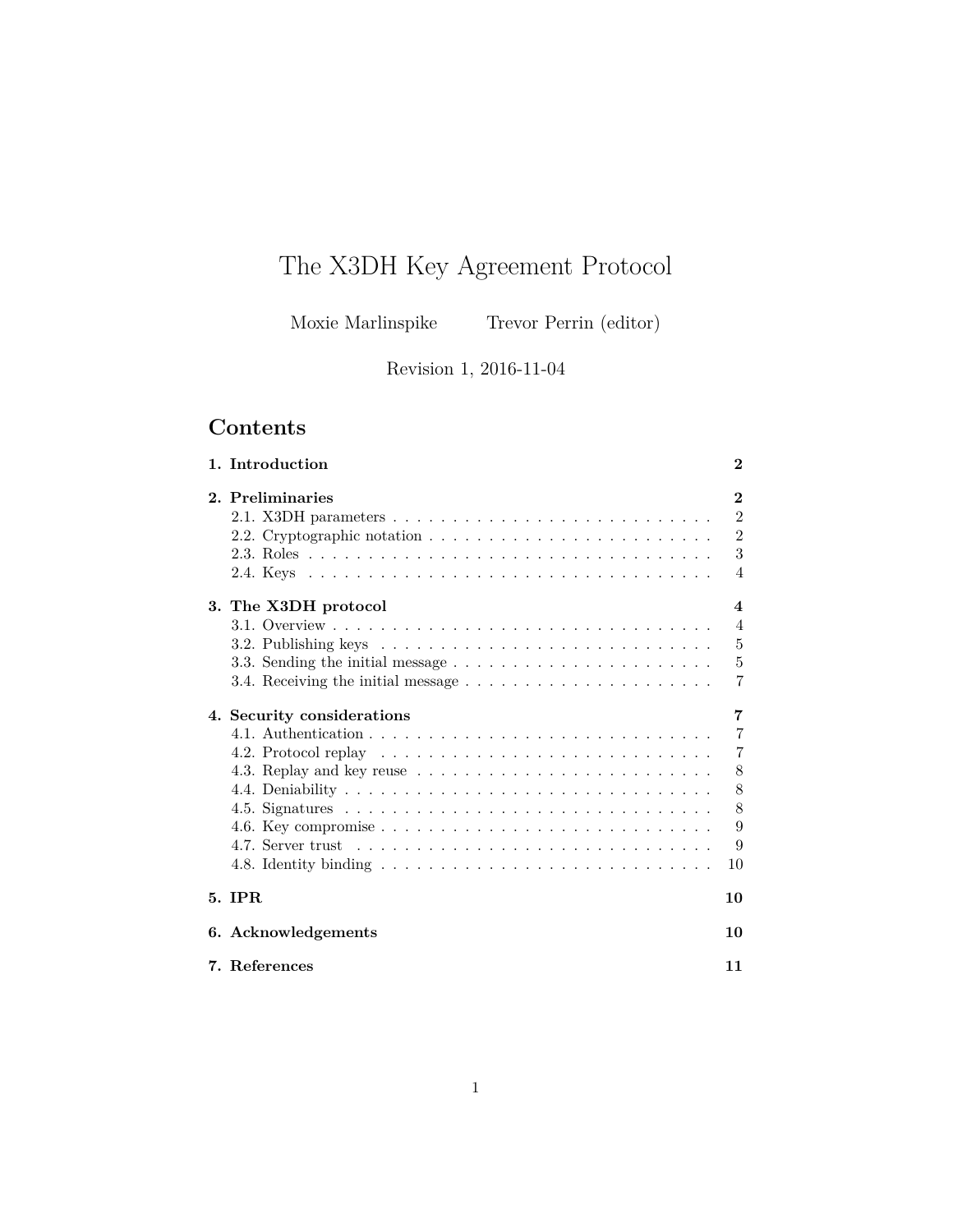### <span id="page-1-0"></span>**1. Introduction**

This document describes the "X3DH" (or "Extended Triple Diffie-Hellman") key agreement protocol. X3DH establishes a shared secret key between two parties who mutually authenticate each other based on public keys. X3DH provides forward secrecy and cryptographic deniability.

X3DH is designed for asynchronous settings where one user ("Bob") is offline but has published some information to a server. Another user ("Alice") wants to use that information to send encrypted data to Bob, and also establish a shared secret key for future communication.

### <span id="page-1-1"></span>**2. Preliminaries**

### <span id="page-1-4"></span><span id="page-1-2"></span>**2.1. X3DH parameters**

An application using X3DH must decide on several parameters:

| Name  | Definition                                               |
|-------|----------------------------------------------------------|
| curve | X25519 or X448                                           |
| hash  | A 256 or 512-bit hash function (e.g. SHA-256 or SHA-512) |
| info  | An ASCII string identifying the application              |

For example, an application could choose *curve* as X25519, *hash* as SHA-512, and *info* as "MyProtocol".

An application must additionally define an encoding function *Encode(PK)* to encode an X25519 or X448 public key *PK* into a byte sequence. The recommended encoding consists of some single-byte constant to represent the type of curve, followed by little-endian encoding of the u-coordinate as specified in [\[1\]](#page-10-1).

### <span id="page-1-3"></span>**2.2. Cryptographic notation**

X3DH will use the following notation:

- The concatenation of byte sequences  $\boldsymbol{X}$  and  $\boldsymbol{Y}$  is  $\boldsymbol{X} \parallel \boldsymbol{Y}$ .
- *DH(PK1, PK2)* represents a byte sequence which is the shared secret output from an Elliptic Curve Diffie-Hellman function involving the key pairs represented by public keys *PK1* and *PK2*. The Elliptic Curve Diffie-Hellman function will be either the X25519 or X448 function from [\[1\]](#page-10-1), depending on the *curve* parameter.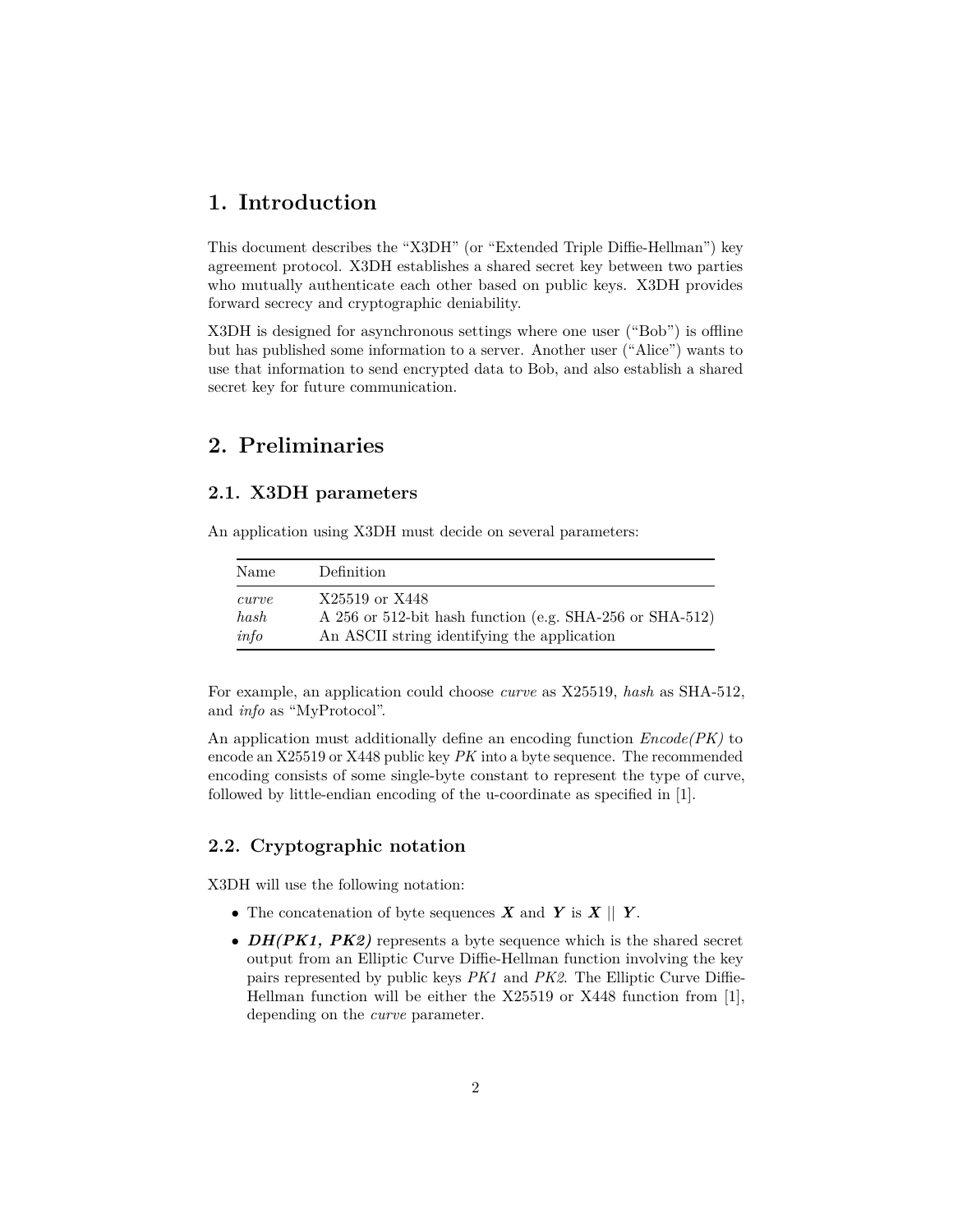- *Sig(PK, M)* represents a byte sequence that is an XEdDSA signature on the byte sequence *M* and verifies with public key *PK*, and which was created by signing *M* with *PK*'s corresponding private key. The signing and verification functions for XEdDSA are specified in[\[2\]](#page-10-2).
- **KDF(KM)** represents 32 bytes of output from the HKDF algorithm [\[3\]](#page-10-3) with inputs:
	- $-$  *HKDF input key material*  $=$  *F*  $||$  *KM*, where *KM* is an input byte sequence containing secret key material, and *F* is a byte sequence containing 32 0xFF bytes if *curve* is X25519, and 57 0xFF bytes if *curve* is X448. *F* is used for cryptographic domain separation with XEdDSA [\[2\]](#page-10-2).
	- **–** *HKDF salt* = A zero-filled byte sequence with length equal to the *hash* output length.
	- **–** *HKDF info* = The *info* parameter from [Section 2.1.](#page-1-4)

### <span id="page-2-0"></span>**2.3. Roles**

The X3DH protocol involves three parties: **Alice**, **Bob**, and a **server**.

- **Alice** wants to send Bob some initial data using encryption, and also establish a shared secret key which may be used for bidirectional communication.
- **Bob** wants to allow parties like Alice to establish a shared key with him and send encrypted data. However, Bob might be offline when Alice attempts to do this. To enable this, Bob has a relationship with some server.
- The **server** can store messages from Alice to Bob which Bob can later retrieve. The server also lets Bob publish some data which the server will provide to parties like Alice. The amount of trust placed in the server is discussed in [Section 4.7.](#page-8-2)

In some systems the server role might be divided amongst multiple entities, but for simplicity we assume a single server that provides the above functions for Alice and Bob.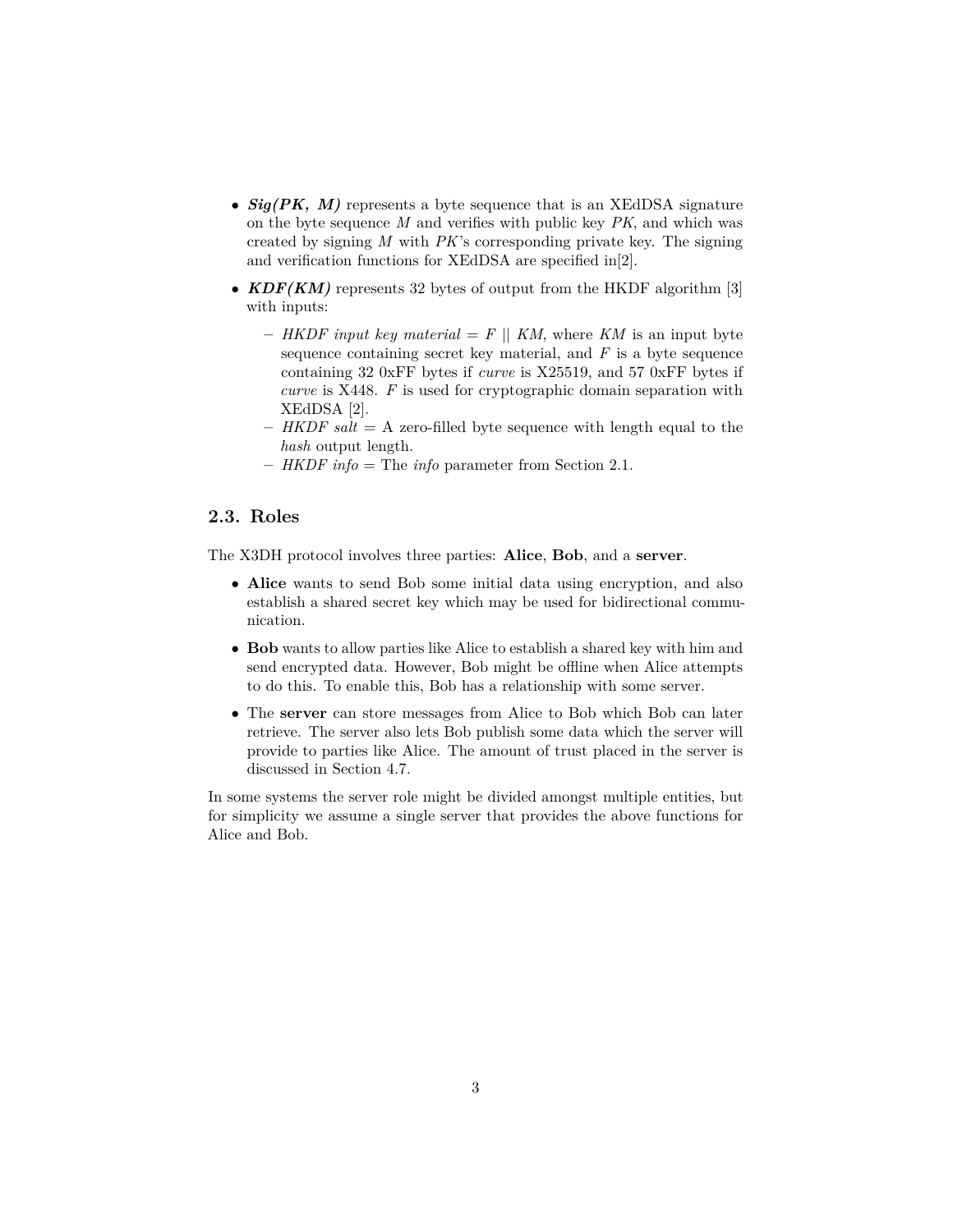### <span id="page-3-0"></span>**2.4. Keys**

X3DH uses the following elliptic curve public keys:

| Name    | Definition            |
|---------|-----------------------|
| $IK_A$  | Alice's identity key  |
| $EK_A$  | Alice's ephemeral key |
| $IK_B$  | Bob's identity key    |
| $SPK_B$ | Bob's signed prekey   |
| $OPK_B$ | Bob's one-time prekey |

All public keys have a corresponding private key, but to simplify description we will focus on the public keys.

The public keys used within an X3DH protocol run must either all be in X25519 form, or they must all be in X448 form, depending on the *curve* parameter [\[1\]](#page-10-1).

Each party has a long-term identity public key  $(IK_A$  for Alice,  $IK_B$  for Bob).

Bob also has a signed prekey *SPKB*, which he will change periodically, and a set of one-time prekeys *OPKB*, which are each used in a single X3DH protocol run. ("Prekeys" are so named because they are essentially protocol messages which Bob publishes to the server *prior* to Alice beginning the protocol run).

During each protocol run, Alice generates a new ephemeral key pair with public key *EKA*.

After a successful protocol run Alice and Bob will share a 32-byte secret key *SK*. This key may be used within some post-X3DH secure communication protocol, subject to the security considerations in [Section 4.](#page-6-4)

### <span id="page-3-1"></span>**3. The X3DH protocol**

#### <span id="page-3-2"></span>**3.1. Overview**

X3DH has three phases:

- 1. Bob publishes his identity key and prekeys to a server.
- 2. Alice fetches a "prekey bundle" from the server, and uses it to send an initial message to Bob.
- 3. Bob receives and processes Alice's initial message.

The following sections explain these phases.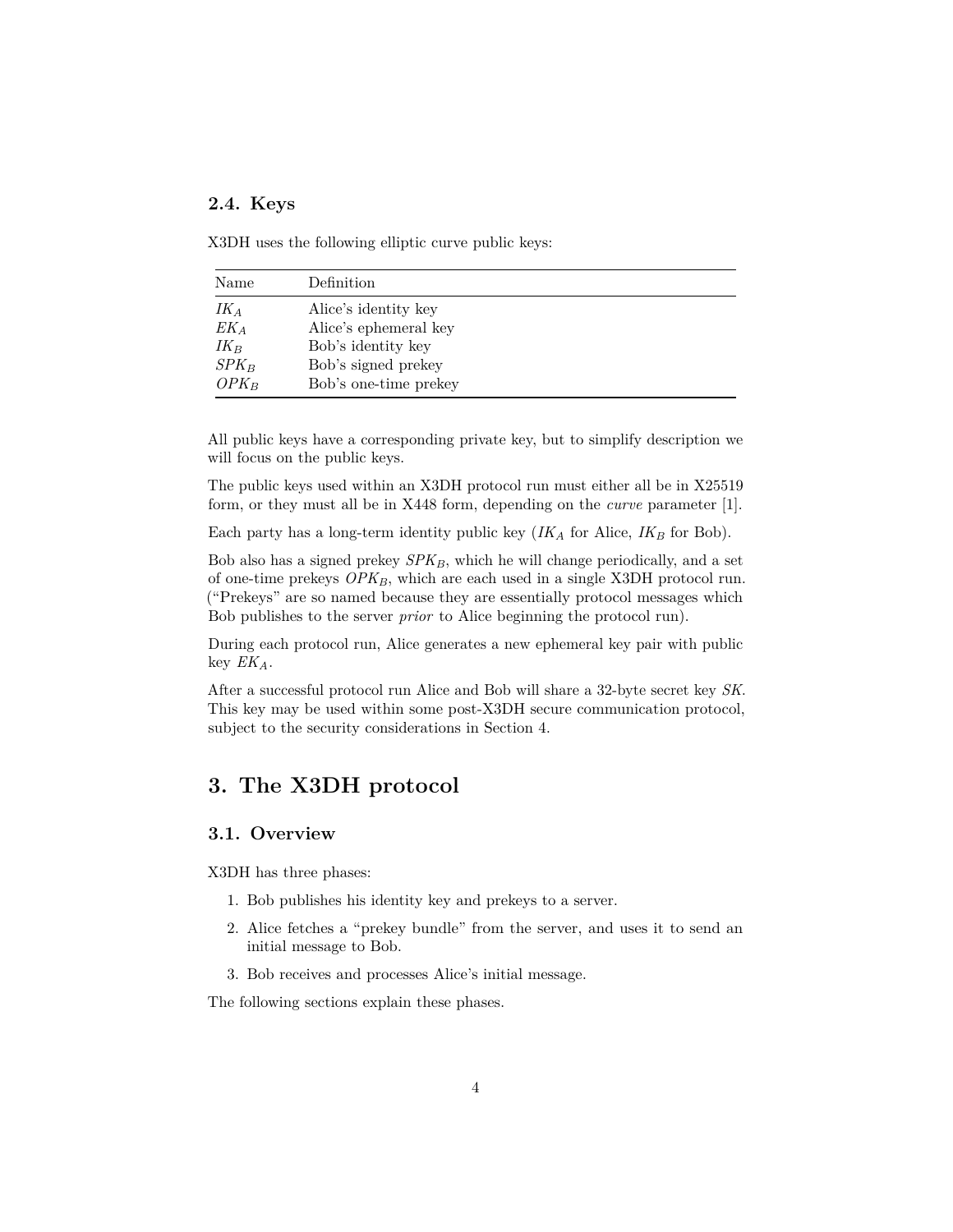### <span id="page-4-0"></span>**3.2. Publishing keys**

Bob publishes a set of elliptic curve public keys to the server, containing:

- Bob's identity key  $IK_B$
- Bob's signed prekey *SPK<sup>B</sup>*
- Bob's prekey signature *Sig(IKB, Encode(SPKB))*
- A set of Bob's one-time prekeys  $(\mathit{OPK}_{\mathit{B}}^1, \mathit{OPK}_{\mathit{B}}^2, \mathit{OPK}_{\mathit{B}}^3, \dots)$

Bob only needs to upload his identity key to the server once. However, Bob may upload new one-time prekeys at other times (e.g. when the server informs Bob that the server's store of one-time prekeys is getting low).

Bob will also upload a new signed prekey and prekey signature at some interval (e.g. once a week, or once a month). The new signed prekey and prekey signature will replace the previous values.

After uploading a new signed prekey, Bob may keep the private key corresponding to the previous signed prekey around for some period of time, to handle messages using it that have been delayed in transit. Eventually, Bob should delete this private key for forward secrecy (one-time prekey private keys will be deleted as Bob receives messages using them; see [Section 3.4\)](#page-5-0).

### <span id="page-4-1"></span>**3.3. Sending the initial message**

To perform an X3DH key agreement with Bob, Alice contacts the server and fetches a "prekey bundle" containing the following values:

- Bob's identity key *IK<sup>B</sup>*
- Bob's signed prekey *SPK<sup>B</sup>*
- Bob's prekey signature *Sig(IKB, Encode(SPKB))*
- (Optionally) Bob's one-time prekey *OPK<sup>B</sup>*

The server should provide one of Bob's one-time prekeys if one exists, and then delete it. If all of Bob's one-time prekeys on the server have been deleted, the bundle will not contain a one-time prekey.

Alice verifies the prekey signature and aborts the protocol if verification fails. Alice then generates an ephemeral key pair with public key *EKA*.

If the bundle does not contain a one-time prekey, she calculates:

 $DH1 = DH(IK_A, SPK_B)$  $DH2 = DH(EK_A, IK_B)$  $DH3 = DH(EK_A, SPK_B)$  $SK = KDF(DH1 || DH2 || DH3)$ 

If the bundle *does* contain a one-time prekey, the calculation is modified to include an additional *DH*: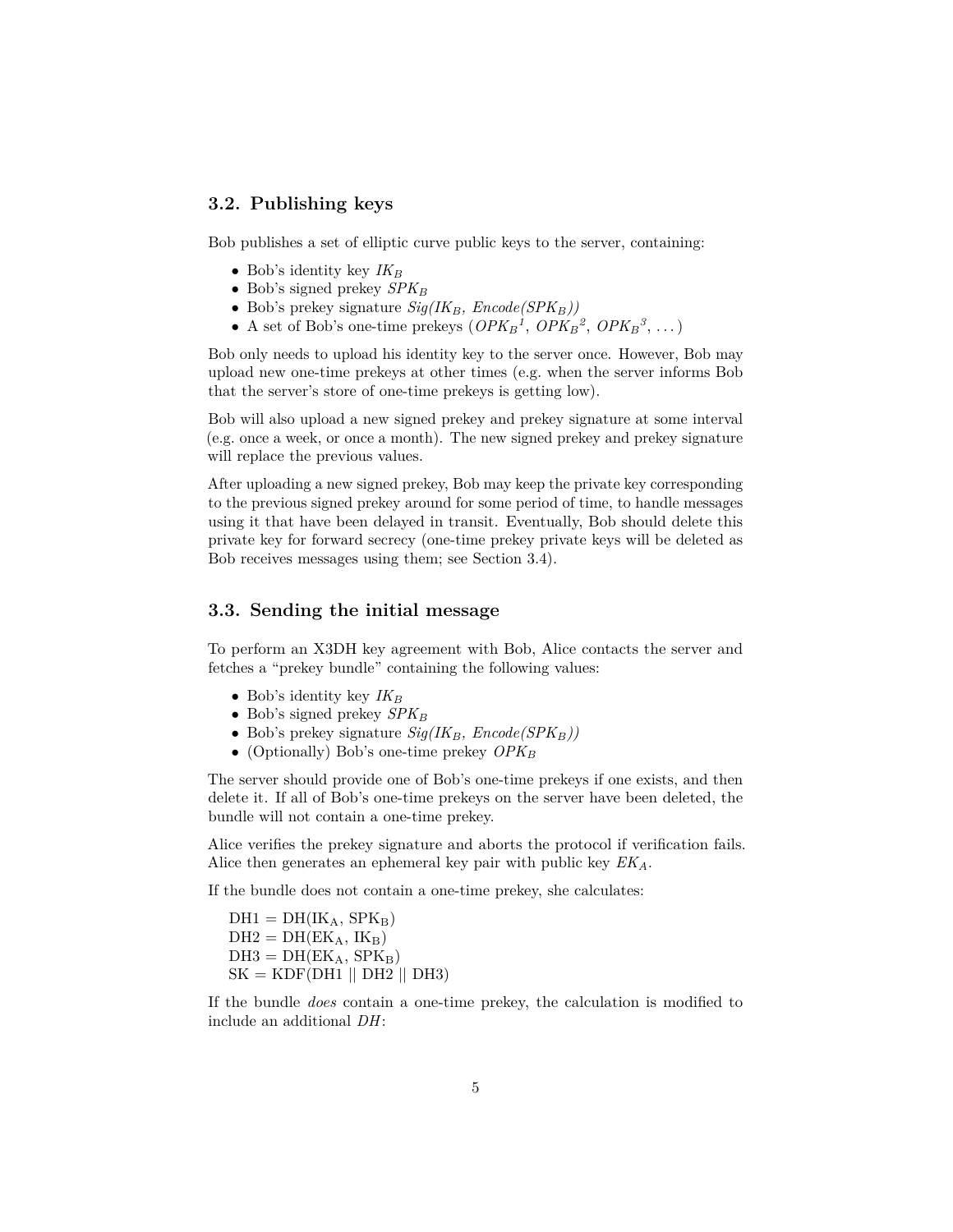$DH4 = DH(EK_A, OPK_B)$  $SK = KDF(DH1 || DH2 || DH3 || DH4)$ 

The following diagram shows the *DH* calculations between keys. Note that *DH1* and *DH2* provide mutual authentication, while *DH3* and *DH4* provide forward secrecy.



Figure 1:  $DH1...DH4$ 

After calculating *SK*, Alice deletes her ephemeral private key and the *DH* outputs.

Alice then calculates an "associated data" byte sequence *AD* that contains identity information for both parties:

 $AD = \text{Encode}(IK_A) \parallel \text{Encode}(IK_B)$ 

Alice may optionally append additional information to *AD*, such as Alice and Bob's usernames, certificates, or other identifying information.

Alice then sends Bob an initial message containing:

- Alice's identity key *IK<sup>A</sup>*
- Alice's ephemeral key *EK<sup>A</sup>*
- Identifiers stating which of Bob's prekeys Alice used
- An initial ciphertext encrypted with some AEAD encryption scheme [\[4\]](#page-10-4) using *AD* as associated data and using an encryption key which is either *SK* or the output from some cryptographic PRF keyed by *SK*.

The initial ciphertext is typically the first message in some post-X3DH communication protocol. In other words, this ciphertext typically has two roles, serving as the first message within some post-X3DH protocol, and as part of Alice's X3DH initial message.

<span id="page-5-0"></span>After sending this, Alice may continue using *SK* or keys derived from *SK* within the post-X3DH protocol for communication with Bob, subject to the security considerations in [Section 4.](#page-6-4)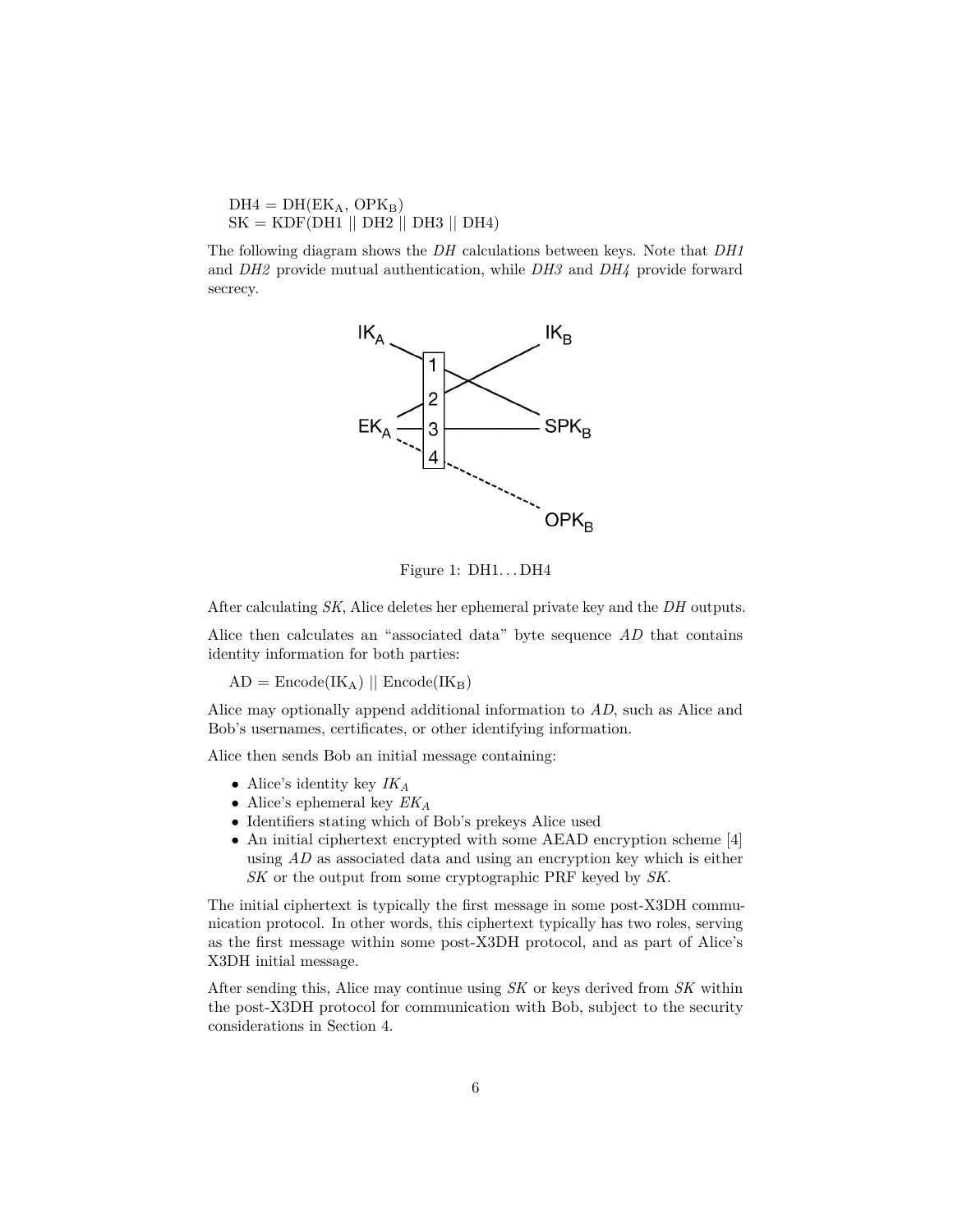### <span id="page-6-0"></span>**3.4. Receiving the initial message**

Upon receiving Alice's initial message, Bob retrieves Alice's identity key and ephemeral key from the message. Bob also loads his identity private key, and the private key(s) corresponding to whichever signed prekey and one-time prekey (if any) Alice used.

Using these keys, Bob repeats the *DH* and *KDF* calculations from the previous section to derive *SK*, and then deletes the *DH* values.

Bob then constructs the *AD* byte sequence using *IK<sup>A</sup>* and *IKB*, as described in the previous section. Finally, Bob attempts to decrypt the initial ciphertext using *SK* and *AD*. If the initial ciphertext fails to decrypt, then Bob aborts the protocol and deletes *SK*.

If the initial ciphertext decrypts successfully the protocol is complete for Bob. Bob deletes any one-time prekey private key that was used, for forward secrecy. Bob may then continue using *SK* or keys derived from *SK* within the post-X3DH protocol for communication with Alice, subject to the security considerations in [Section 4.](#page-6-4)

### <span id="page-6-4"></span><span id="page-6-1"></span>**4. Security considerations**

#### <span id="page-6-5"></span><span id="page-6-2"></span>**4.1. Authentication**

Before or after an X3DH key agreement, the parties may compare their identity public keys  $IK_A$  and  $IK_B$  through some authenticated channel. For example, they may compare public key fingerprints manually, or by scanning a QR code. Methods for doing this are outside the scope of this document.

If authentication is not performed, the parties receive no cryptographic guarantee as to who they are communicating with.

### <span id="page-6-3"></span>**4.2. Protocol replay**

If Alice's initial message doesn't use a one-time prekey, it may be replayed to Bob and he will accept it. This could cause Bob to think Alice had sent him the same message (or messages) repeatedly.

To mitigate this, a post-X3DH protocol may wish to quickly negotiate a new encryption key for Alice based on fresh random input from Bob. This is the typical behavior of Diffie-Hellman based ratcheting protocols [\[5\]](#page-10-5).

Bob could attempt other mitigations, such as maintaining a blacklist of observed messages, or replacing old signed prekeys more rapidly. Analyzing these mitigations is beyond the scope of this document.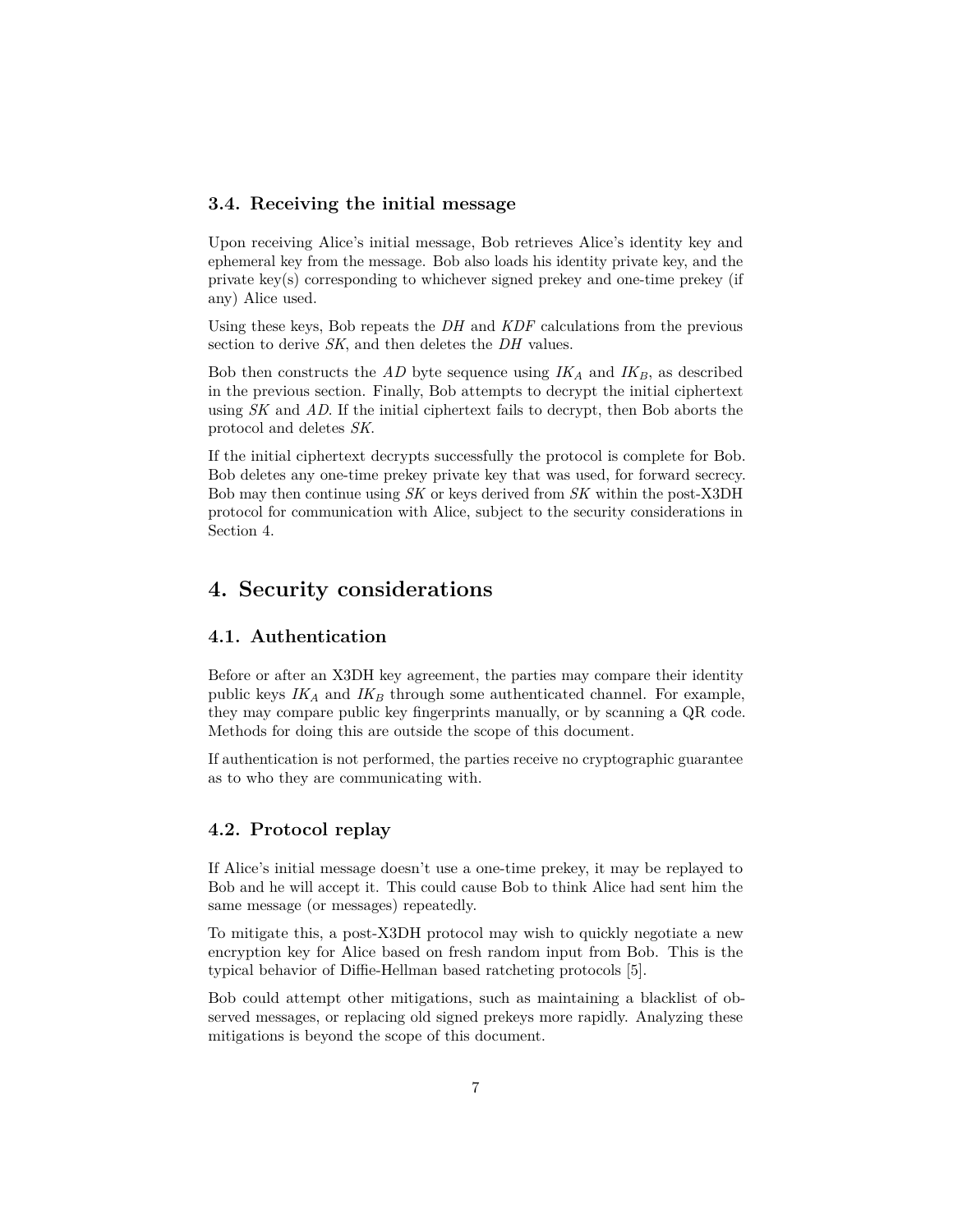#### <span id="page-7-0"></span>**4.3. Replay and key reuse**

Another consequence of the replays discussed in the previous section is that a successfully replayed initial message would cause Bob to derive the same *SK* in different protocol runs.

For this reason, any post-X3DH protocol MUST randomize the encryption key before Bob sends encrypted data. For example, Bob could use a DH-based ratcheting protocol to combine *SK* with a freshly generated *DH* output to get a randomized encryption key [\[5\]](#page-10-5).

Failure to randomize Bob's encryption key may cause catastrophic key reuse.

### <span id="page-7-1"></span>**4.4. Deniability**

X3DH doesn't give either Alice or Bob a publishable cryptographic proof of the contents of their communication or the fact that they communicated.

Like in the OTR protocol [\[6\]](#page-10-6), in some cases a third party that has compromised legitimate private keys from Alice or Bob could be provided a communication transcript that appears to be between Alice and Bob and that can only have been created by some other party that also has access to legitimate private keys from Alice or Bob (i.e. Alice or Bob themselves, or someone else who has compromised their private keys).

If either party is collaborating with a third party during protocol execution, they will be able to provide proof of their communication to such a third party. This limitation on "online" deniability appears to be intrinsic to the asynchronous setting [\[7\]](#page-10-7).

#### <span id="page-7-2"></span>**4.5. Signatures**

It might be tempting to observe that mutual authentication and forward secrecy are achieved by the *DH* calculations, and omit the prekey signature. However, this would allow a "weak forward secrecy" attack: A malicious server could provide Alice a prekey bundle with forged prekeys, and later compromise Bob's *IK<sup>B</sup>* to calculate *SK*.

Alternatively, it might be tempting to replace the DH-based mutual authentication (i.e. *DH1* and *DH2* ) with signatures from the identity keys. However, this reduces deniability, increases the size of initial messages, and increases the damage done if ephemeral or prekey private keys are compromised, or if the signature scheme is broken.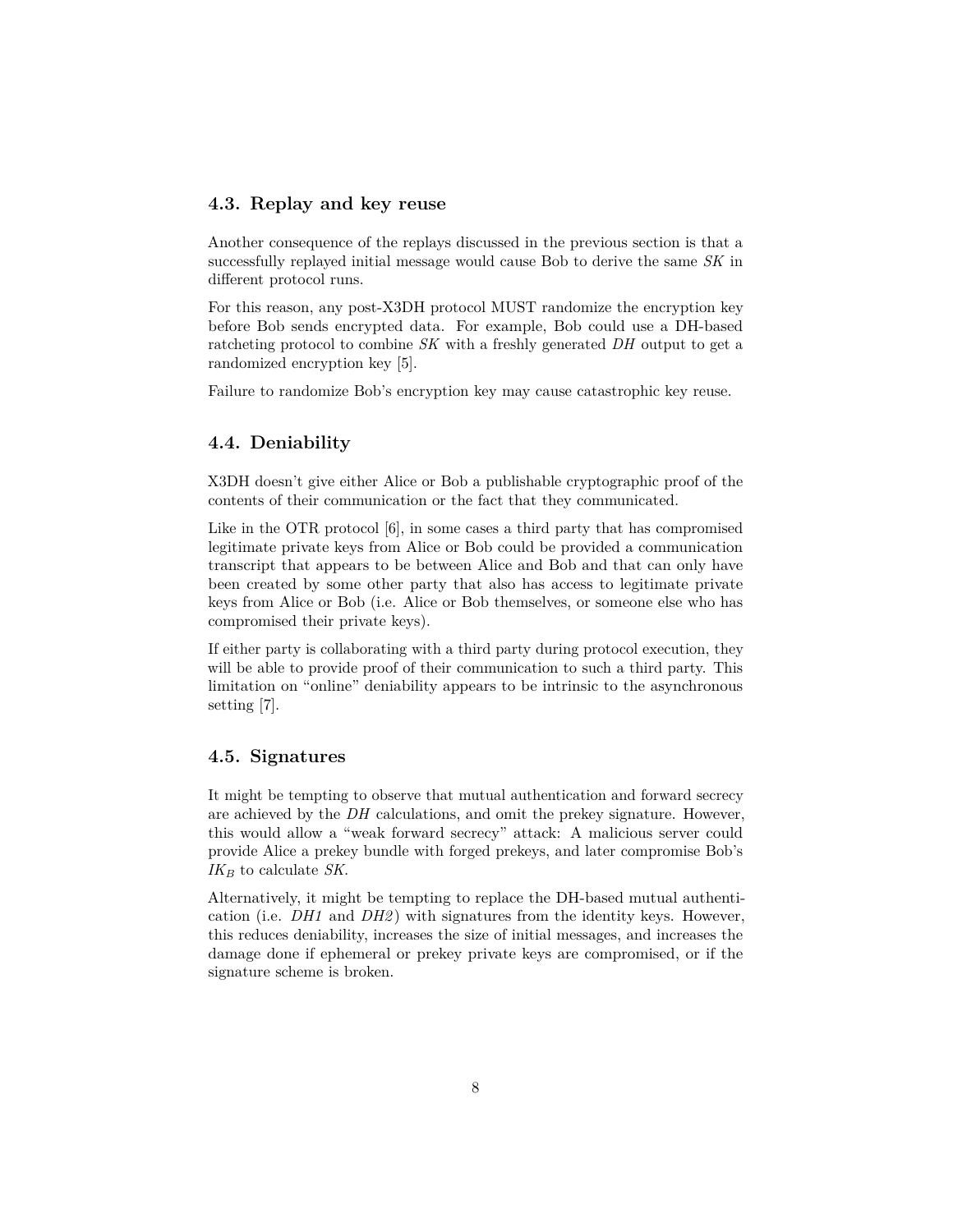#### <span id="page-8-0"></span>**4.6. Key compromise**

Compromise of a party's private keys has a disastrous effect on security, though the use of ephemeral keys and prekeys provides some mitigation.

Compromise of a party's identity private key allows impersonation of that party to others. Compromise of a party's prekey private keys may affect the security of older or newer *SK* values, depending on many considerations.

A full analysis of all possible compromise scenarios is outside the scope of this document, however a partial analysis of some plausible scenarios is below:

- If one-time prekeys are used for a protocol run then a compromise of Bob's identity key and prekey private keys at some future time will not compromise the older *SK*, assuming the private key for  $OPK_B$  was deleted.
- If one-time prekeys were *not* used for a protocol run, then a compromise of the private keys for  $IK_B$  and  $SPK_B$  from that protocol run would compromise the *SK* that was calculated earlier. Frequent replacement of signed prekeys mitigates this, as does using a post-X3DH ratcheting protocol which rapidly replaces *SK* with new keys to provide fresh forward secrecy [\[5\]](#page-10-5).
- Compromise of prekey private keys may enable attacks that extend into the future, such as passive calculation of *SK* values, and impersonation of arbitrary other parties to the compromised party ("key-compromise impersonation"). These attacks are possible until the compromised party replaces his compromised prekeys on the server (in the case of passive attack); or deletes his compromised signed prekey's private key (in the case of key-compromise impersonation).

#### <span id="page-8-2"></span><span id="page-8-1"></span>**4.7. Server trust**

A malicious server could cause communication between Alice and Bob to fail (e.g. by refusing to deliver messages).

If Alice and Bob authenticate each other as in [Section 4.1,](#page-6-5) then the only additional attack available to the server is to refuse to hand out one-time prekeys, causing forward secrecy for *SK* to depend on the signed prekey's lifetime (as analyzed in the previous section).

This reduction in initial forward secrecy could also happen if one party maliciously drains another party's one-time prekeys, so the server should attempt to prevent this, e.g. with rate limits on fetching prekey bundles.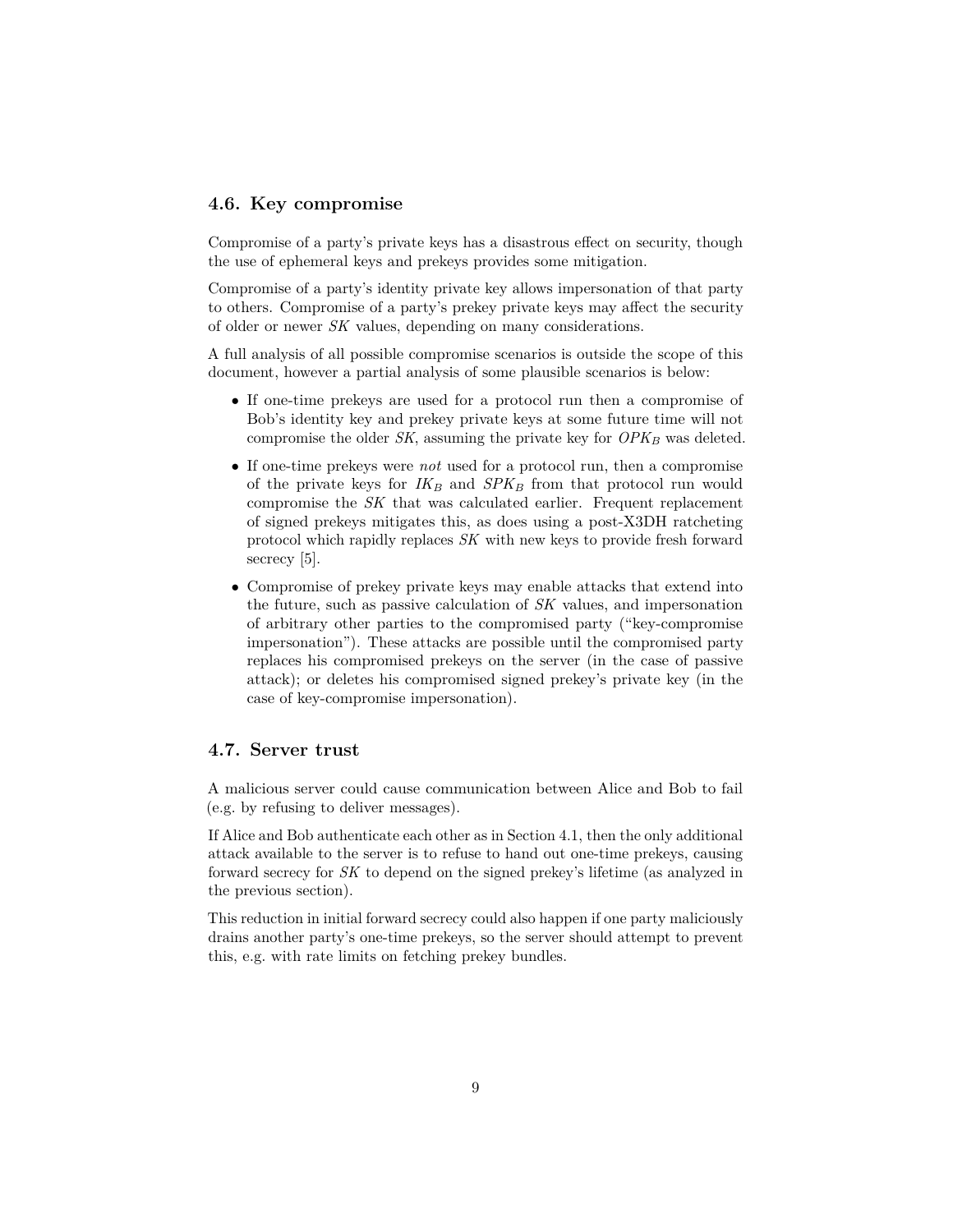#### <span id="page-9-0"></span>**4.8. Identity binding**

Authentication as in [Section 4.1](#page-6-5) does not necessarily prevent an "identity misbinding" or "unknown key share" attack.

This results when an attacker ("Charlie") falsely presents Bob's identity key fingerprint to Alice as his (Charlie's) own, and then either forwards Alice's initial message to Bob, or falsely presents Bob's contact information as his own.

The effect of this is that Alice thinks she is sending an initial message to Charlie when she is actually sending it to Bob.

To make this more difficult the parties can include more identifying information into *AD*, or hash more identifying information into the fingerprint, such as usernames, phone numbers, real names, or other identifying information. Charlie would be forced to lie about these additional values, which might be difficult.

However, there is no way to reliably prevent Charlie from lying about additional values, and including more identity information into the protocol often brings trade-offs in terms of privacy, flexibility, and user interface. A detailed analysis of these trade-offs is beyond the scope of this document.

### <span id="page-9-1"></span>**5. IPR**

This document is hereby placed in the public domain.

### <span id="page-9-2"></span>**6. Acknowledgements**

The X3DH protocol was developed by Moxie Marlinspike and Trevor Perrin.

The underlying "Triple DH" key agreement was proposed by Caroline Kudla and Kenny Paterson in [\[8\]](#page-10-8), extending the earlier "Double DH" (aka "Protocol 4") key agreement from Simon Blake-Wilson et al [\[9\]](#page-10-9). Using signatures in combination with implicitly-authenticated key agreement has been discussed in works like [\[10\]](#page-10-10) and [\[11\]](#page-10-11).

Thanks to Mike Hamburg for discussions about identity binding and elliptic curve public keys.

Thanks to Nik Unger and Matthew Green for discussions about deniability.

Thanks to Matthew Green, Tom Ritter, Joseph Bonneau, and Benedikt Schmidt for editorial feedback.